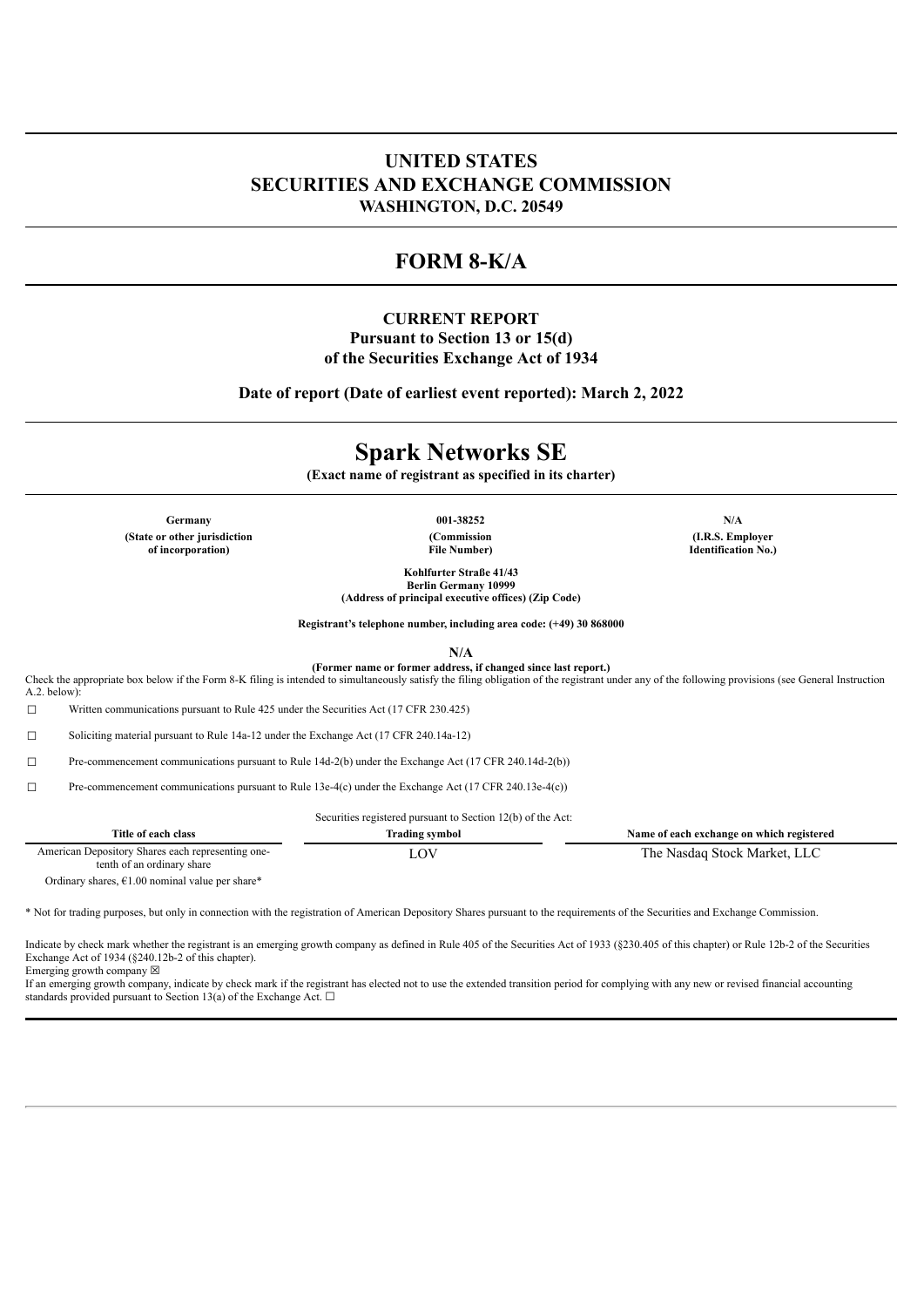#### Item 5.02. Departure of Directors or Certain Officers; Election of Directors; Appointment of Certain Officers; Compensatory Arrangements of **Certain Officers.**

As previously reported by Spark Networks SE (the "Company"), Gitte Bendzulla, the Chief Operating Officer, Chief Legal Officer and Managing Director of the Company, notified the Company on March 2, 2022, that she would be leaving the Company to pursue other opportunities with an expected departure date in April 2022. The Company is filing this Form 8-K/A to provide Ms. Bendzulla's departure date, which will be April 30, 2022.

#### **Item 9.01 Financial Statements and Exhibits**

(d) Exhibits

The following exhibit is filed as part of this Current Report on Form 8-K/A: Exhibit No. Description 104 Cover Page Interactive Data File (embedded within the Inline XBRL document)